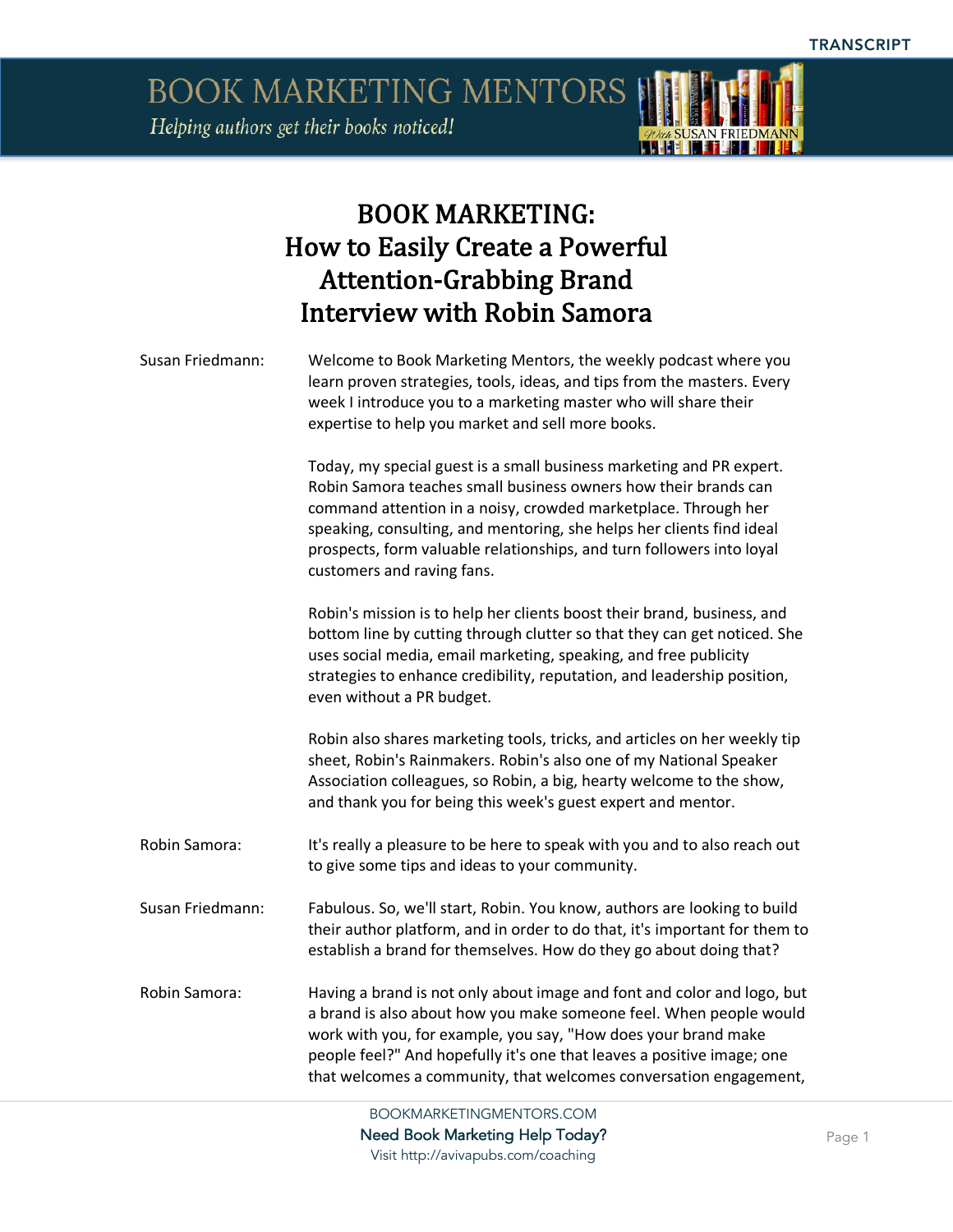Helping authors get their books noticed!



and people realize that you're an expert and you're there to serve them, to help them reach their own goals.

So, a brand has so many different aspects. There's visual and then there's the emotional, and there's also the expert level of being able to be of service.

- Susan Friedmann: Creating this brand. Why is that so important for an author?
- Robin Samora: Well because an author wants to be recognized among the hundreds of thousands of other authors and also be recognized for their expertise, whether they're writing mystery or whether they're writing fiction or whether they write about deep sea fishing or deep sea diving. It doesn't really matter. They want to be noted for their expertise so that people will be able to resonate with them, and they'll also be able to find them online and offline and also their books.

So, they create this brand to create sort of a sense of community, to create a sense of online image and offline image, and so they're noticed as experts, and people that they like, know, trust, and believe because that's also a big part also of being a brand so that you establish this credibility and you establish this connection with your prospects, customers, fans, and followers, too.

- Susan Friedmann: In order to be seen as an expert, one of the ways that I love, and I know you do, too, is getting free publicity. Let's talk about that. How can an author take advantage of the free press that's out there?
- Robin Samora: There's so many tips and tools that are out there. One of my favorite is called HARO, H-A-R-O, and it's called HelpAReporter.com. I definitely recommend that every author or anyone listening to this podcast sign up for it. Basically what it is, Susan, is a website where you enter your information, and you'll get notices from the HARO folks maybe three times a day, but you can also opt for whatever kind of settings that you want, and you'll get notices from journalists and other people who want to interview you who are looking for experts or resources because they need material; they need content; they need experts who can give them tips, tricks for their readers, and content is everything. Content's not just king; content is emperor, and if you have this bite sized or this knowledge, this depth, this breadth of what your subject matter is because you're a subject matter expert, then it's always so valuable.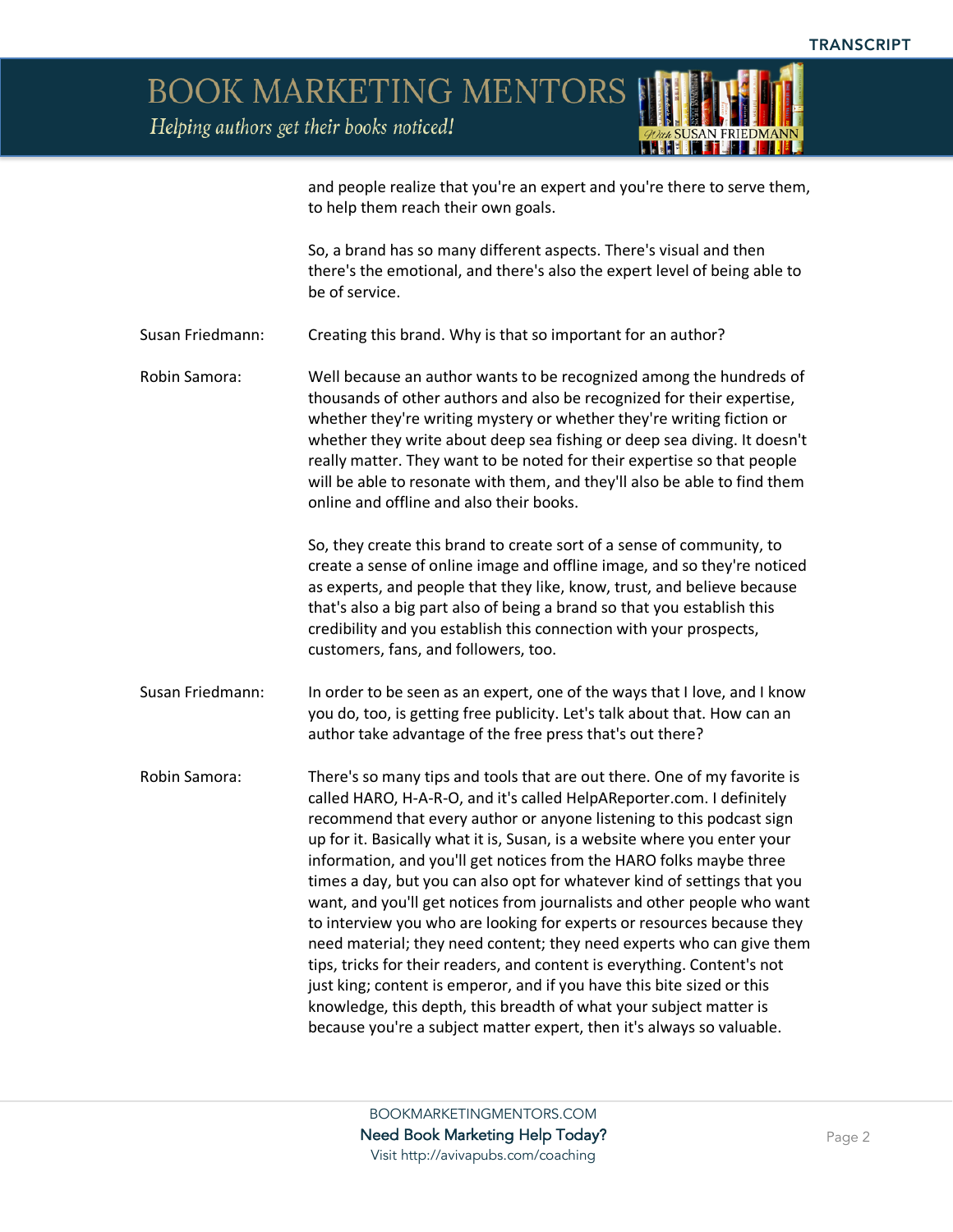Helping authors get their books noticed!

When you're able to learn how to pitch, which isn't that hard, you're able to then make these connections with these journalists, but also every time that you're published, you'll be able to repurpose the articles. You'll be able to use them on social media. You'll be able to use them to prospects, customers. It just is validation, third party validation, not just you promoting yourself, "I'm great, I'm great, I'm great." It's other people mentioning you.

So, as a collective, it's awesome to have all this press, and then you can start a media page.

Susan Friedmann: Let's talk about some tips for pitching to these reporters.

Robin Samora: To pitch the reporters, first of all, you want to make sure ... In my opinion, this is what I would advise my clients. First of all, make sure that you have a great headshot. So, that's not one that was taken at Sears or something like that. We're talking about a nice headshot. You could also have a lifestyle shot, and that means that say, for example, I was a beekeeper, so I have shots of me as a beekeeper, but I also have nice headshots that I use as part of my profile consistently on all my social media platforms.

> So, another that you'd want to do when you're pitching to reporters, you want to make sure, of course, your website is great. You want to make sure there's no errors on there. If you're writing a blog, a blog is fantastic because a blog shows that you're an expert in your subject matter, so that's of course important, too. Getting free publicity, reporters are looking for credibility. They're looking at your social profiles. They want to know is this person for real if I want to feature them online, on a blog, in a newspaper article. So, they want to make sure that you're the real deal, so you can't just be a robot. You want to show your true brand personality, and that's a little bit of you online and that's a little bit of you offline.

They also want to look at your content. Your folks are all authors, so they're all great writers. They want to make sure that their content will resonate with their readers. When you're gonna be pitching a reporter, for example, you want to make sure that your writing is geared to them, that it will be of service and to be helpful for them because their job is to make it interesting for their readers to read, so you can be a valuable resource that way.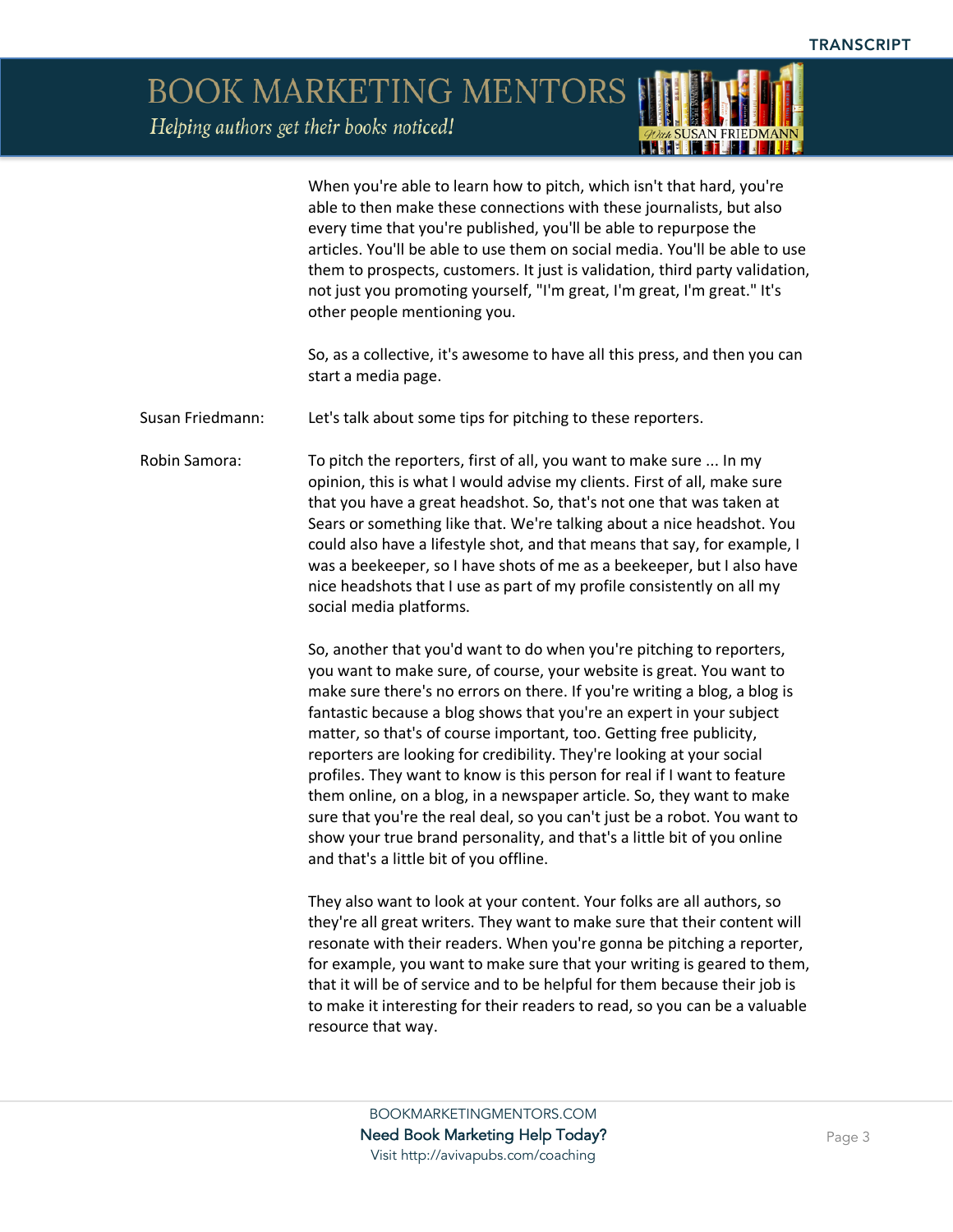*ADrew* SUSAN FRIEDMANN

BOOK MARKETING MENTORS

Helping authors get their books noticed!

|                  | So, there's a lot of different ways that you can pitch the press, and you<br>want to just make sure that all of your social media information is<br>consistent, you're out there, you have a good reputation, you take pride<br>in your brand, there are no mistakes, and that you're always sharing<br>valuable content because there's nothing worse than people just, "Look<br>at me, look at me," without something substantive there as well.                                                                                                                                |
|------------------|-----------------------------------------------------------------------------------------------------------------------------------------------------------------------------------------------------------------------------------------------------------------------------------------------------------------------------------------------------------------------------------------------------------------------------------------------------------------------------------------------------------------------------------------------------------------------------------|
| Susan Friedmann: | You're looking to let the reporter know that you can help their readers<br>in this article that they may be looking for.                                                                                                                                                                                                                                                                                                                                                                                                                                                          |
| Robin Samora:    | First of all, you have to create interest. You have to be credible. So,<br>whether you pitch them, and they don't use you right away, that's okay<br>as long as you're consistent with them, you're smart, and you're<br>responsive, and you have researched them. That's what's important<br>because, for example, you don't want to pitch a blogger or a reporter<br>without having done some research or investigative work, and you don't<br>want to pitch a topic that they've already just covered.                                                                         |
|                  | So, my recommendation is if you want to go after five publications, not<br>500 and just send out a massive press release, you want to pick a small<br>handful of journalists or reporters that are in your industry or that<br>would be interested, and you want to pitch them but having done the<br>research so you don't repeat the topic, that you want to make sure that<br>it's written in a way that would be interesting to their readers. The<br>whole thing is value. Reporters want to interview experts and have<br>resources who add value, who make them look good. |
|                  | You want to make it easy for a reporter to contact you, work with you.<br>They usually do it by email. Sometimes it's done by phone, but you<br>always want to make it easy for them.                                                                                                                                                                                                                                                                                                                                                                                             |
| Susan Friedmann: | So, for instance, this HARO helping a reporter when they put out a<br>request for an article. How would you structure, let's say, the email that<br>you would send them to pitch that you were the right person to write<br>this article.                                                                                                                                                                                                                                                                                                                                         |
| Robin Samora:    | Well that's a great question. So, I have a template someplace on my<br>website, and I'm happy to share it with your readers if you like. We can<br>do that after. But basically what you would do is you would have a<br>template. So, when you send your email, in the subject line that's going<br>out to the reporter, usually  Most of the time there's like a secret code<br>that they use for HARO, but sometimes you can write directly to the<br>reporter.                                                                                                                |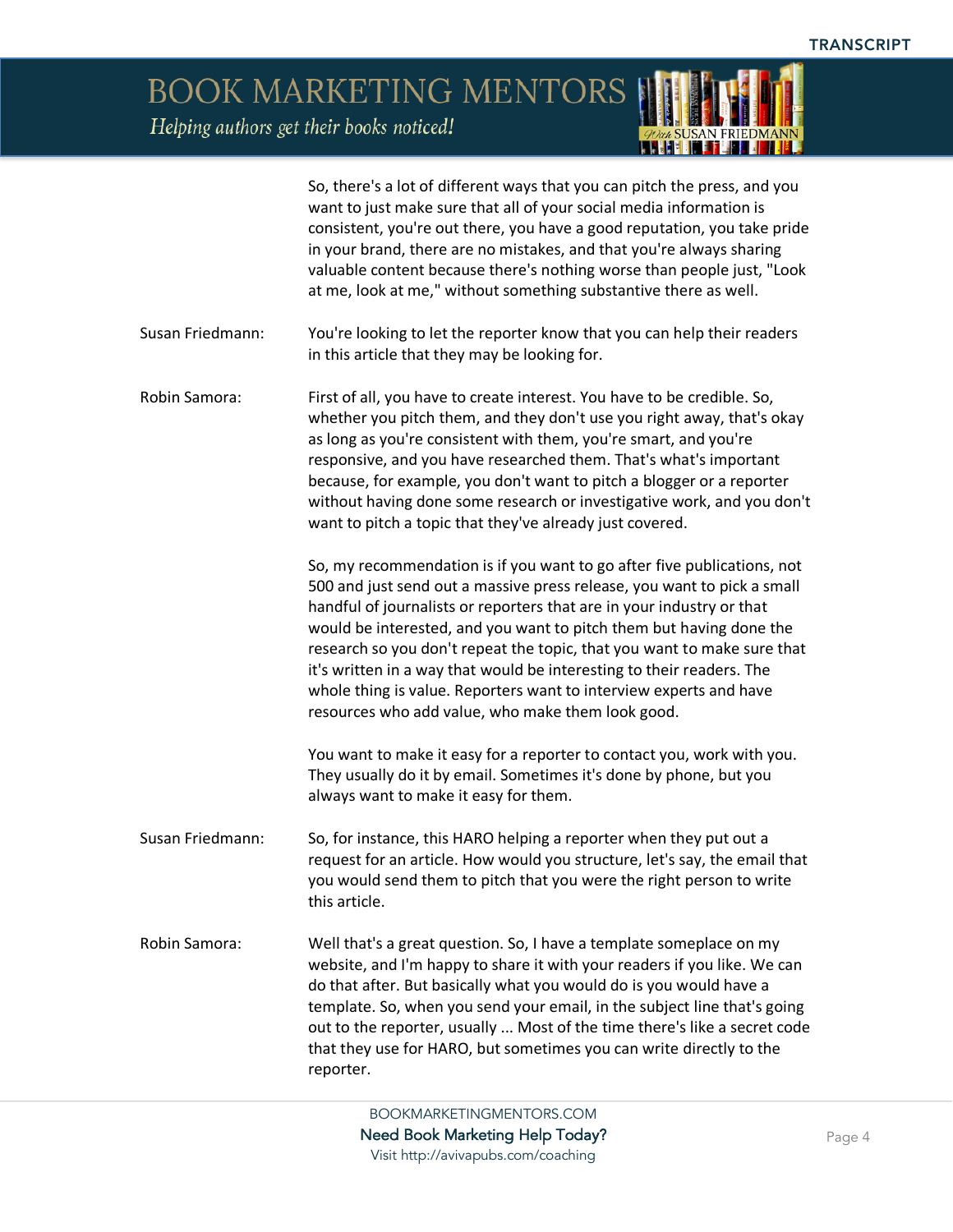Helping authors get their books noticed!



So, in the subject line, you would write "HARO:" and then the name of the query that they have asked. So, for example, if I was writing, wanted to pitch a reporter that was about 50 small business tactics to grow your brand, that was their query. Then I would put that. HARO: 50 ways to whatever. So, that's important.

The second is you want to address them as an expert, and you want to say, "My name is X, Y, Z." You want to make sure you send a link to them. You never send an attachment because attachments could always have viruses. You want to make it short and sweet. "My name is Robin Samora. I'm a small business marketing expert and speaker with the National Speakers Association. I help small business owners boost their brand, business, and bottom line and write a weekly blog called Robin's Rainmakers." So you give them an introduction onto who you are.

"You had asked a question about 10 tips to X, Y, Z. Here are 10 tips that I find that might be helpful." You don't need to do 10; you could do five. "Here are a few tips that you might feel helpful. Number one, number two, number three." Short, sweet, concise. "If you'd like more information, I'm happy to help you. Please reach out at any time. Thanks for your consideration. Robin Samora."

Now at the bottom of the email, of course, another free publicity strategy is to have a well thought out and concise email signature. Your name, your website, if you have social media links if you want to do that, if you're an author, maybe it's a chapter to one of your newest books, a link to a landing page; it can be whatever you want it to be, but make sure you come across as professional, concise, helpful. You're not gonna stalk these people; just keep putting it out there, and every template and every pitch that you make will get better and better.

Once you learn the secret to it, you'll be surprised at how easy it is if you take the time to actually answer these HARO requests. There are others, too, but it's a discipline activity just like marketing is discipline. You need to do it, and then it will just grow on itself because now more reporters will reach out to me, and podcasters will reach out to me because of the authority that I've commanded by putting my material out there, by being an expert subject matter, by being helpful, by teaching, by speaking.

So, these are all things collectively, I think, that help build your brand and will help you further promote your own message, and you can do it without breaking the bank. I'm convinced of it.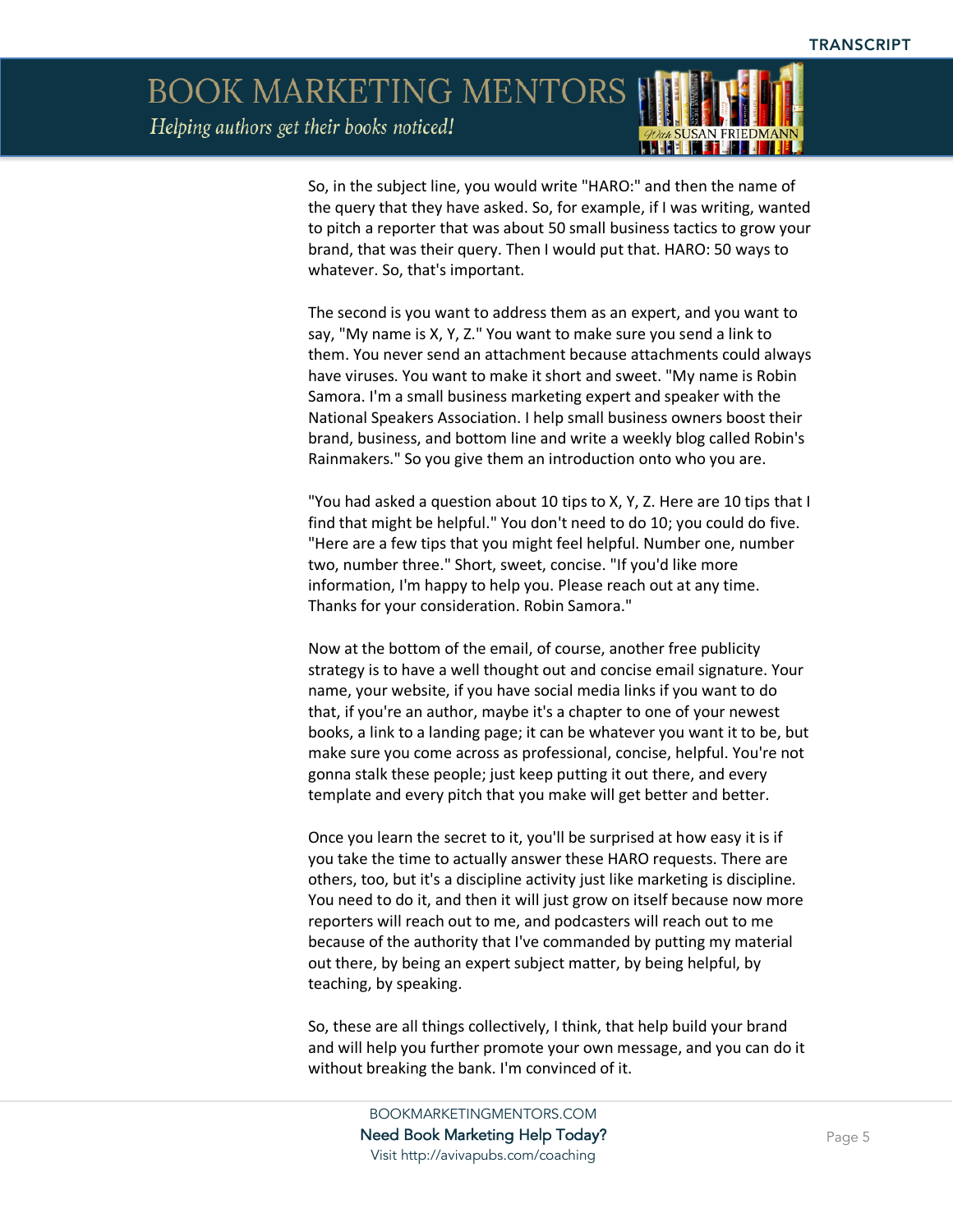Helping authors get their books noticed!

| Wath SUSAN FRIEDMANN |  |
|----------------------|--|
|                      |  |

| Susan Friedmann: | One of the strategies you talked about earlier was blogging. Talk to us<br>about blogging and why it's important for an author to blog.                                                                                                                                                                                                                                                                                                                                                                                                                                                                                                                                                            |
|------------------|----------------------------------------------------------------------------------------------------------------------------------------------------------------------------------------------------------------------------------------------------------------------------------------------------------------------------------------------------------------------------------------------------------------------------------------------------------------------------------------------------------------------------------------------------------------------------------------------------------------------------------------------------------------------------------------------------|
| Robin Samora:    | Blogging is a way for you to share your message, keeping current with<br>what's going on in your life and your world. So, for example, you don't<br>have to blog always about your book. You can blog about your subject<br>matter. I believe blogging is important because it's your authentic voice,<br>number one.                                                                                                                                                                                                                                                                                                                                                                              |
|                  | You should be writing regularly, hopefully. Some people write twice a<br>week. That's a lot for me, and for me it's too much, but I try my best<br>over five years to write at least once a week. What you'll do is you'll<br>want to make sure that the topics are interesting to your community, so<br>you want to have at least some kind of an email database or your fans<br>or community that want to hear from you, and then you want to make<br>sure that you're using your keywords to your subject matter peppered<br>carefully so that other people will be able to pick you up, and you'll be<br>noticed as well on Google or search engines because this is all important<br>as well. |
|                  | As a writer or as a blogger, I think it's important because you can also<br>lead the press to different blog pieces that you've written, it creates<br>links, and every time that you write, you're building your credibility.<br>You're building organic search engine optimization, so I think it's really<br>critical. I work with many clients that don't have a blog, but once we<br>start it and then you're putting in keywords to find someone on Google<br>because that's really the best test, and then they'll start coming up and<br>ranking higher and higher and higher without spending money for<br>AdWords or other big campaigns where you have to spend a ton of<br>dough.      |
|                  | I'm all into trying to help clients and share the strategies to get the<br>biggest bang for your buck so that you can really grow your brand, and<br>as you grow your brand, there are also so many other benefits like<br>having maybe a better lifestyle, making more money, spending more<br>time with family and friends. It's all really about taking the gift that you<br>have, writing about it in ways that it makes sense for you, that's<br>attractive to other people. That way you're able to grow your online<br>presence and visibility, as well, and ultimately lead to more business.                                                                                              |
| Susan Friedmann: | One of the things that you're really good at is helping establish a base of<br>raving fans. What can you share that would be helpful to our listeners?                                                                                                                                                                                                                                                                                                                                                                                                                                                                                                                                             |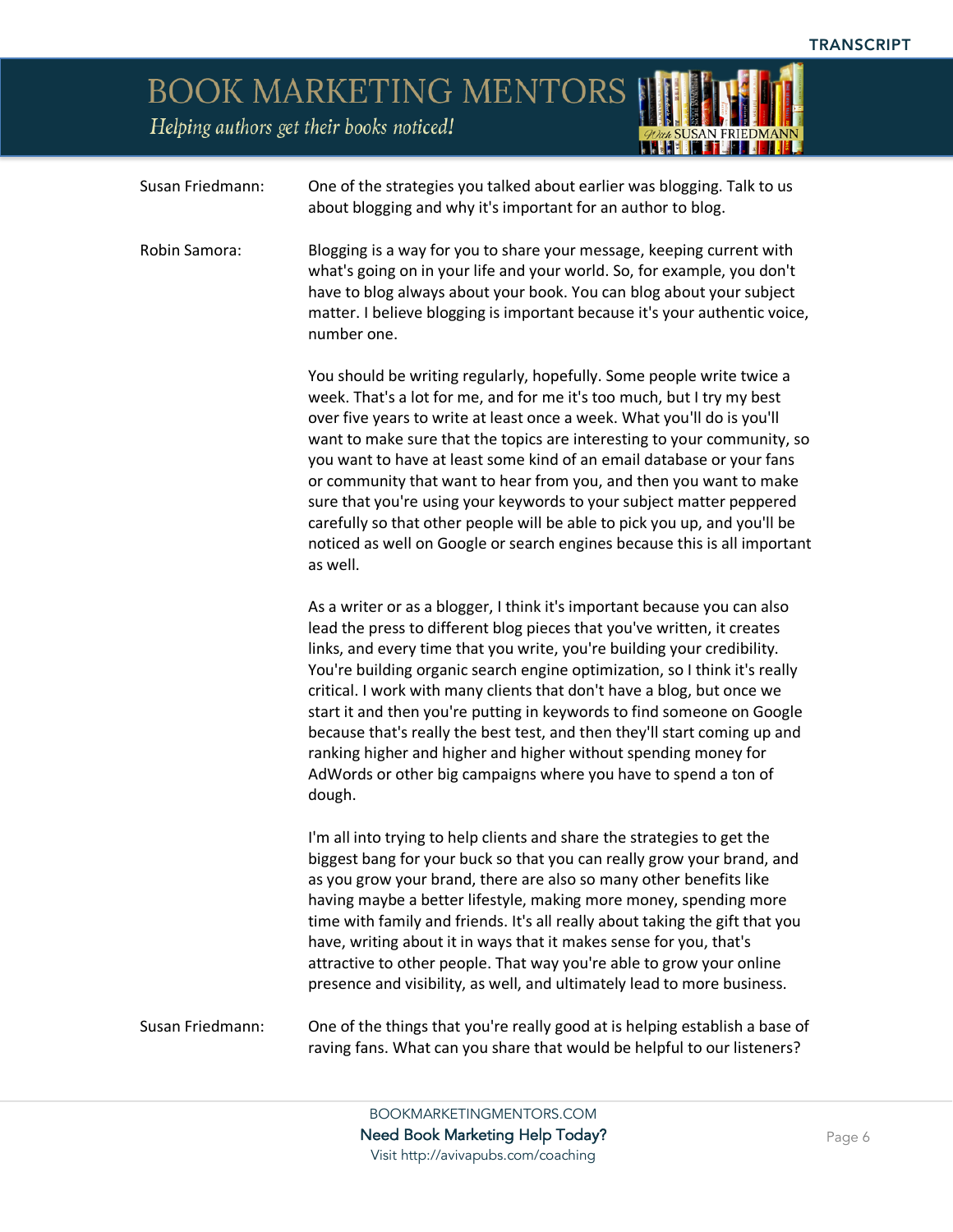Helping authors get their books noticed!



Robin Samora: So, in order to build a base of raving fans, you have to create a like, know, trust factor. Now, some people have said to me, "That's not the way it goes. I've looked on Google. I've read articles. It's really know, like, and trust." I respectfully disagree. I think that people have to like you, they have to know you, they have to trust you, and then they have to believe you, so that believing is a whole nother process.

> So, building a community, a base of raving fans, you can do that lots of different ways: by being out there, by being consistent, by being of service. If I'm at a speaking engagement, for example, I want to be as transparent as possible. I always laugh because I get up there, and I call myself Rockin' Robin, and I tell them that I'm a recovering perfectionist, and everybody laughs. I say, "Who else is a recovering perfectionist in the room?" Probably the whole audience, half of it raises their hand. And the point is that I'm a person. I'm transparent. I'll tell you exactly what is going on. So, people want to do business with other people.

> It's funny, yesterday I was speaking at an event and some reason my phone rang, and I was mortified at first, and I said, "Oh, it must be India calling. I'll tell you about that later." And then everyone's going, "What do you mean?" I said, "Oh, maybe it's one of you tricksters out there that's just calling me seeing how I'll handle it." But the point was I was just being my brand personality. I was being me, and that's what's the importance of building of a base of raving fans is people know you, like you, trust you. They have to like you, and you have to make them feel comfortable, then you have this base of knowledge, and then you're of service. So, all those three circles together, working together, and then of course you have to provide the value; you have to have a good product, and you have to have a great book or you have to be a great mentor or someone that people can resonate with.

> You want to make sure that you're, on all levels, you're congruent 'cause there's nothing worse than being incongruent or not having integrity to who you are because being comfortable in your skin and being able to share those same values, the core values that are important to your target audience ... That's why it's so important to know exactly about your target audience; what makes them tick, what they like, what they don't like, and then you'll always find some people that don't like you, and you know, wish them well and bye-bye. There's always more people that you can help, so you can't be a friend to everybody, so you just be yourself and you give your best gift out.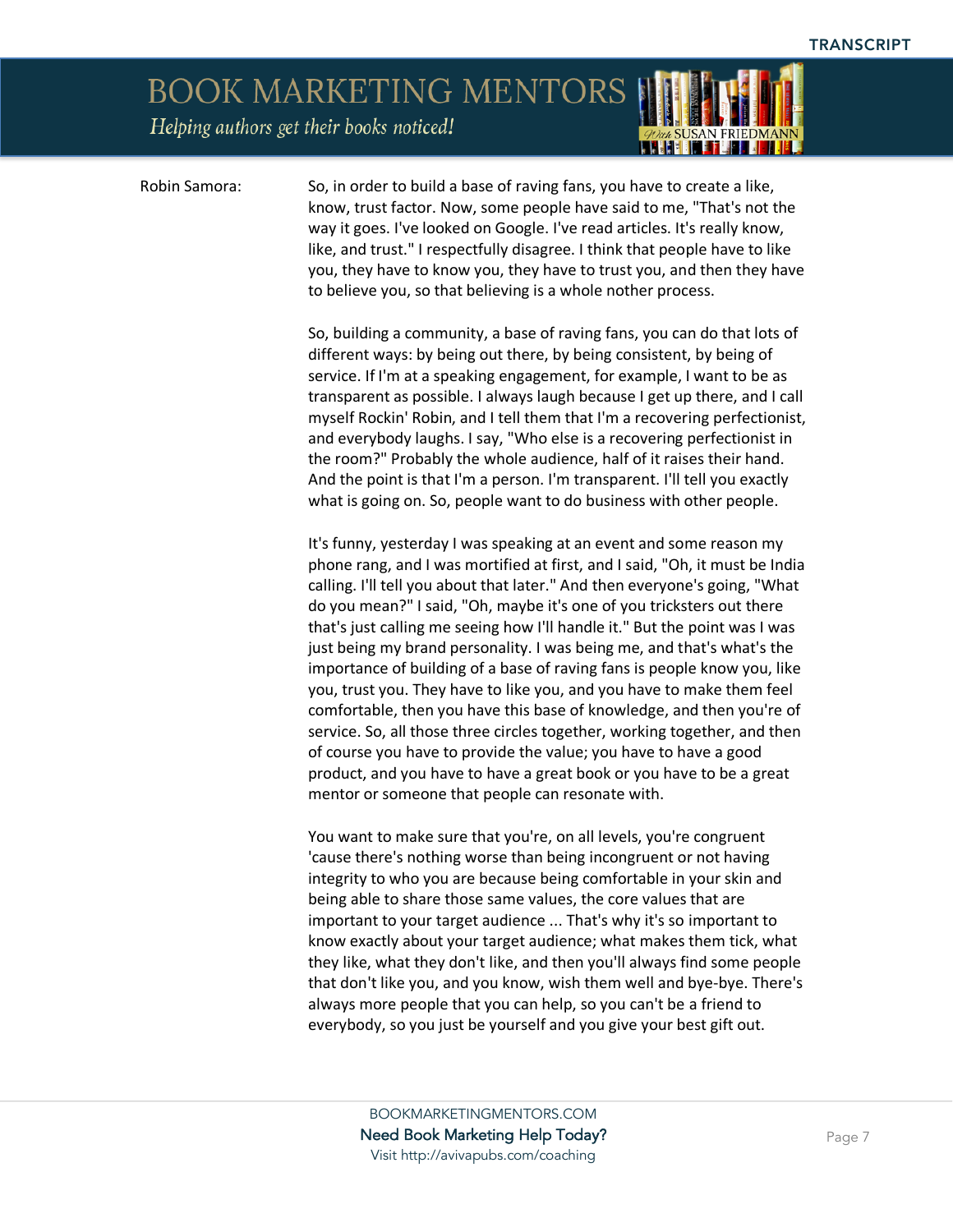Helping authors get their books noticed!



| Susan Friedmann: | How about mistakes, Robin? Our listeners love listening to mistakes and<br>learning from them. What can you share with us?                                                                                                                                                                                                                                                                                                                                                                                                                      |
|------------------|-------------------------------------------------------------------------------------------------------------------------------------------------------------------------------------------------------------------------------------------------------------------------------------------------------------------------------------------------------------------------------------------------------------------------------------------------------------------------------------------------------------------------------------------------|
| Robin Samora:    | Oh, so many. We would need to spend hours on the phone about<br>mistakes. I've made my mistakes by not following my gut. I've made<br>some mistakes by always having to be perfect and waiting because<br>something wasn't just right. I've made mistakes by fear, by being afraid.<br>I never, ever thought that I would get up on stage and talk with people. I<br>was afraid at Toastmasters to even go up for the ice breakers. I was<br>afraid that I would never be good enough. There were a lot of self-<br>limiting doubts that I had. |
|                  | As far as mistakes that I've made online or offline, sure. I probably<br>should've gone more face to face networking earlier on. I'm a part of a<br>BNI group, I belong to several women's organizations, and I realize the<br>importance now more than ever of being real online and offline, so that<br>means making personal connections as well as making online<br>connections.                                                                                                                                                            |
|                  | And mistakes that I might've made have been not reaching out to<br>enough people, of being afraid of what people might've thought of me,<br>but that's all bologna, and maybe it's something that happens as you get<br>older; you just embrace your true self and not be afraid anymore, and if<br>people don't like what you have to say, that's okay. You know what you<br>have to say is valuable, and it has to do with that inner confidence.                                                                                             |
|                  | So, people, I think, a lot of times don't feel confident in their abilities,<br>but everybody starts somewhere. My first speaking gig, for example,<br>was a total flop, and I was mortified, and then I got up, and I did it again,<br>and I got training, and I practiced, and the same with my writing. I used<br>to have someone check my writing for me five years ago. Their writing<br>wasn't exactly in my style, so I said, "No, I don't like that. I'll keep going<br>more and more."                                                 |
|                  | So, every time that I do it now, it's better, and I feel that it's me, and<br>that's what you're basically selling, and you're selling that in a book.<br>You're selling your style. You're selling a glimpse of your story, your<br>personality. You're selling your work, and people love to be connected<br>with a story or a persona or this path that you create for them, and<br>that's what you create when you create a brand or you create a brand<br>series 'cause books can be a brand series as well.                               |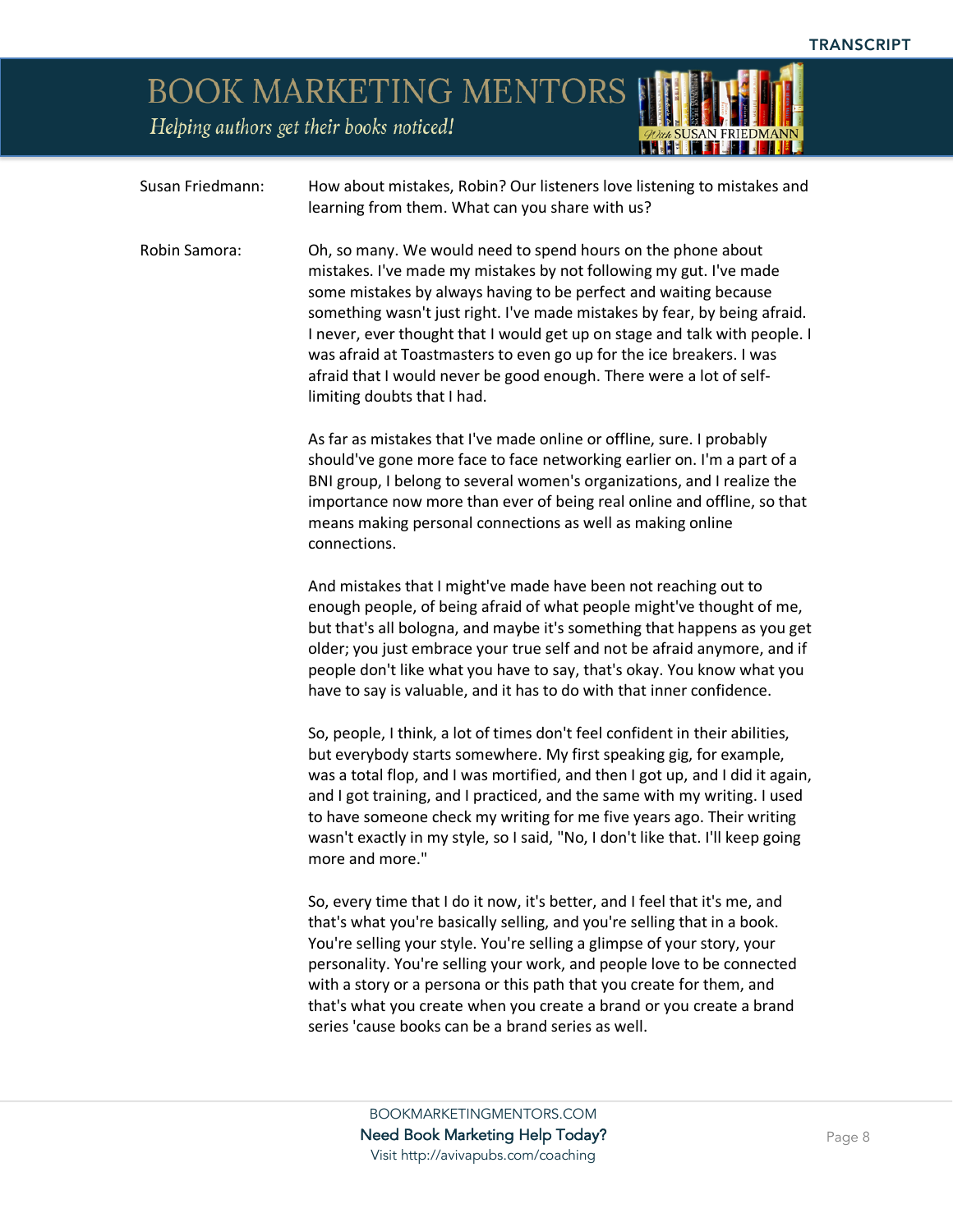*POut SUSAN FRIEDMANN* 

BOOK MARKETING MENTORS

Helping authors get their books noticed!

| Susan Friedmann: | One of the things you mentioned earlier was being a perfectionist, and I<br>relate to that very well. How do you deal with that? You see it as a<br>failure or a mistake. How do you overcome that?                                                                                                                                                                                                                                                                                                                                                                                                                                                                                                                                                                                                                                                                    |
|------------------|------------------------------------------------------------------------------------------------------------------------------------------------------------------------------------------------------------------------------------------------------------------------------------------------------------------------------------------------------------------------------------------------------------------------------------------------------------------------------------------------------------------------------------------------------------------------------------------------------------------------------------------------------------------------------------------------------------------------------------------------------------------------------------------------------------------------------------------------------------------------|
| Robin Samora:    | It's taken me quite some time to get over being a perfectionist, but now<br>instead of staying up at 1:00 in the morning and deciding that I have to<br>go to Target or a 24 hour store to get more ink, I'll use an order form<br>and white something out and make copies in the morning.                                                                                                                                                                                                                                                                                                                                                                                                                                                                                                                                                                             |
|                  | It's just a matter of deciding that good enough is good enough. There's<br>that 80/20 rule and the fact that you can always fill up the time to do<br>stuff, to be perfect, to do this and that, but there comes a time also<br>when good enough is good enough, and that's what I've had to learn,<br>and when I used to try so hard to be perfect at everything, I would<br>always be disappointed.                                                                                                                                                                                                                                                                                                                                                                                                                                                                  |
|                  | So, now I do the best that I can. If there's a mistake or something that I<br>can do better, I let it go, and next time I'll be better because really we're<br>learning all the time, and perfectionism is really a form of fear; you're<br>afraid of something, but when you are comfortable in your own skin,<br>again I said that before, I think it just makes it so much easier, and<br>people like to see people make mistakes. It's happened to me on stage. I<br>once sent a presentation as a draft. I never do that by the way if<br>anybody ever has to do that. And it was the wrong one, and I had all<br>these comments that shouldn't have been up on the screen. I was<br>horrified, but then I started laughing, and I sold so many programs right<br>after because I was just me, and that's what it is, and like me or don't<br>like me. It's okay. |
|                  | So, I think it's just having confidence in who you are and let the<br>perfection go. It's fear, and fear is just something that we create in our<br>heads, and we can do so much great work, and we can be so<br>outstanding and help so many people, and it's just something that you<br>just have to recognize; of course, we recognize it, and say, "Nope. See<br>you later. I'm done with that."                                                                                                                                                                                                                                                                                                                                                                                                                                                                   |
| Susan Friedmann: | Robin, if our listeners want to get ahold of you and find out more about<br>their services, how can they do that?                                                                                                                                                                                                                                                                                                                                                                                                                                                                                                                                                                                                                                                                                                                                                      |
| Robin Samora:    | So, if your listeners wanted to reach me, they could reach me at my<br>website or by email. My website is Robin, R-O-B-I-N-S-A-M-O-R-A dot<br>com, robinsamora.com, or by email at Robin@robinsamora.com. That's<br>one way. They can also follow me on social media or really just                                                                                                                                                                                                                                                                                                                                                                                                                                                                                                                                                                                    |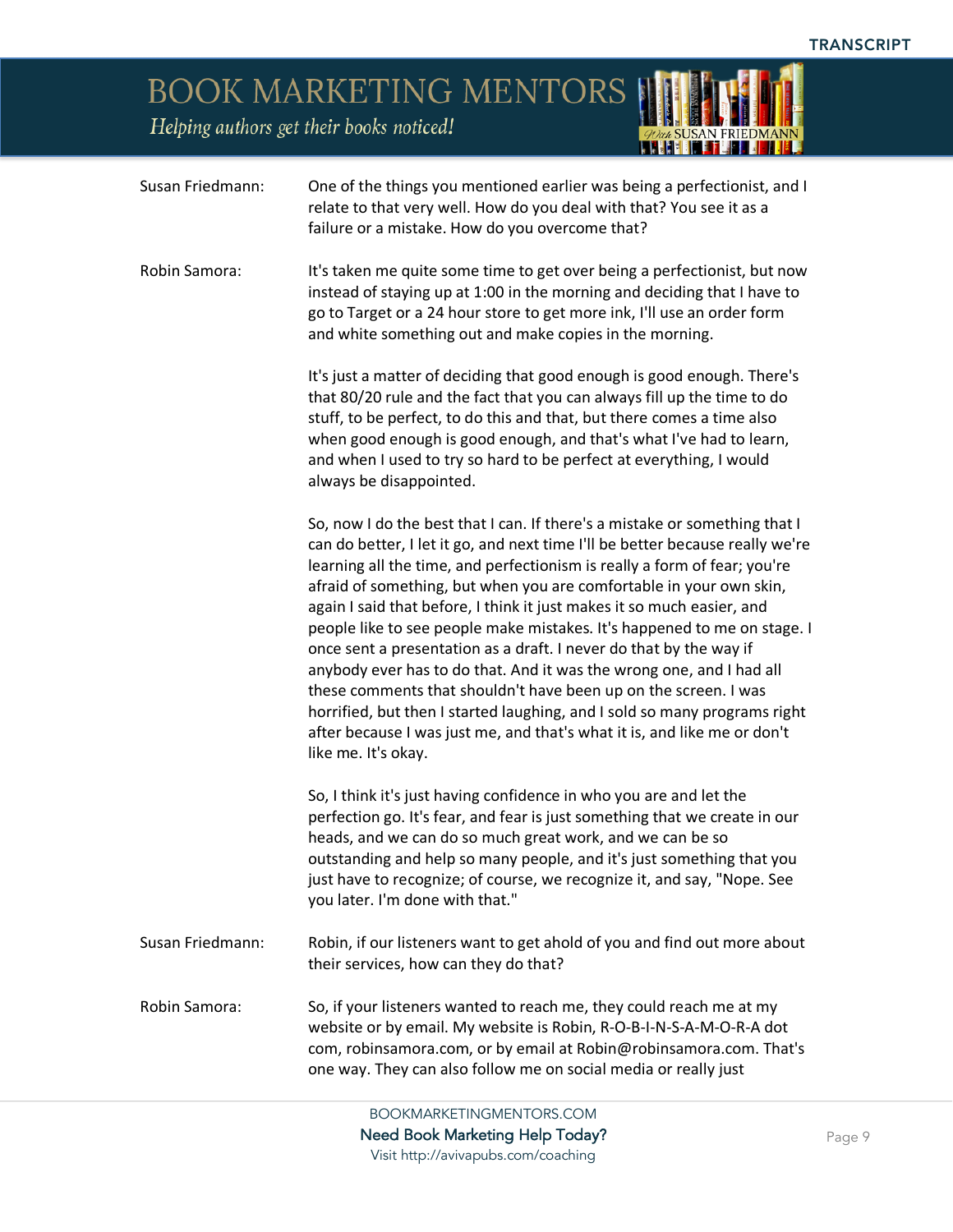Helping authors get their books noticed!



subscribe to my blog to see what I'm up to, and I love ideas and welcome ideas from different people all over the world, and it just makes it fun. I love my work, Susan. I love helping entrepreneurs, small business owners be the best that they can be, and they don't have to spend so much money doing it.

Once you learn the strategies and the tips and the tools, it really becomes fun for them. It's not so much of a chore to market their brand.

Susan Friedmann: Very much so, and I can hear the passion in your voice. It's just wonderful; it comes out, and you're so sincere with what you're saying and so believable, and that's your brand. You talked about that earlier; feeling the brand, and you certainly did that superbly.

> I know that you have a gift for our listeners, as well. Do you want to tell them about that?

Robin Samora: Absolutely. So, I created this worksheet. It's not a worksheet; it's actually a PDF, and it's called 50 Ways to Market Your Small Business on a Dime, and I took about maybe a month, and I put together a bunch of resources that I thought were valuable on how you might be able to market your business, and so you can get that at robinsamora.com/50 ways, and it's a colorful listing of different ideas that you can implement that you can use starting today, tomorrow, whenever you're ready, but I say let's get started, get the party started, so that you can market your brand and really start promoting yourself, your books, your products, your services because these strategies can be used for a number of different industries; you don't have to just be an author. They can be used for any kind of service provider, expert, consultant, and many of the authors I know that they have other profit streams also to their work, whether they're consultants or authors or they might have different professions, so this would work for any of them.

Susan Friedmann: Yes, and that's so important for authors to realize that they need to have different profit streams, as you say, so that they're not just relying on selling the book because that's hard work.

Robin Samora: Let's face it, we're experts, so we can create whatever kind of products that we want using our expertise, and it doesn't have to be online course. It could be something as simple as a calendar, or it could be different kinds of products maybe that you sell on Etsy or ... We could just go on and on, but you're right, profit streams are important